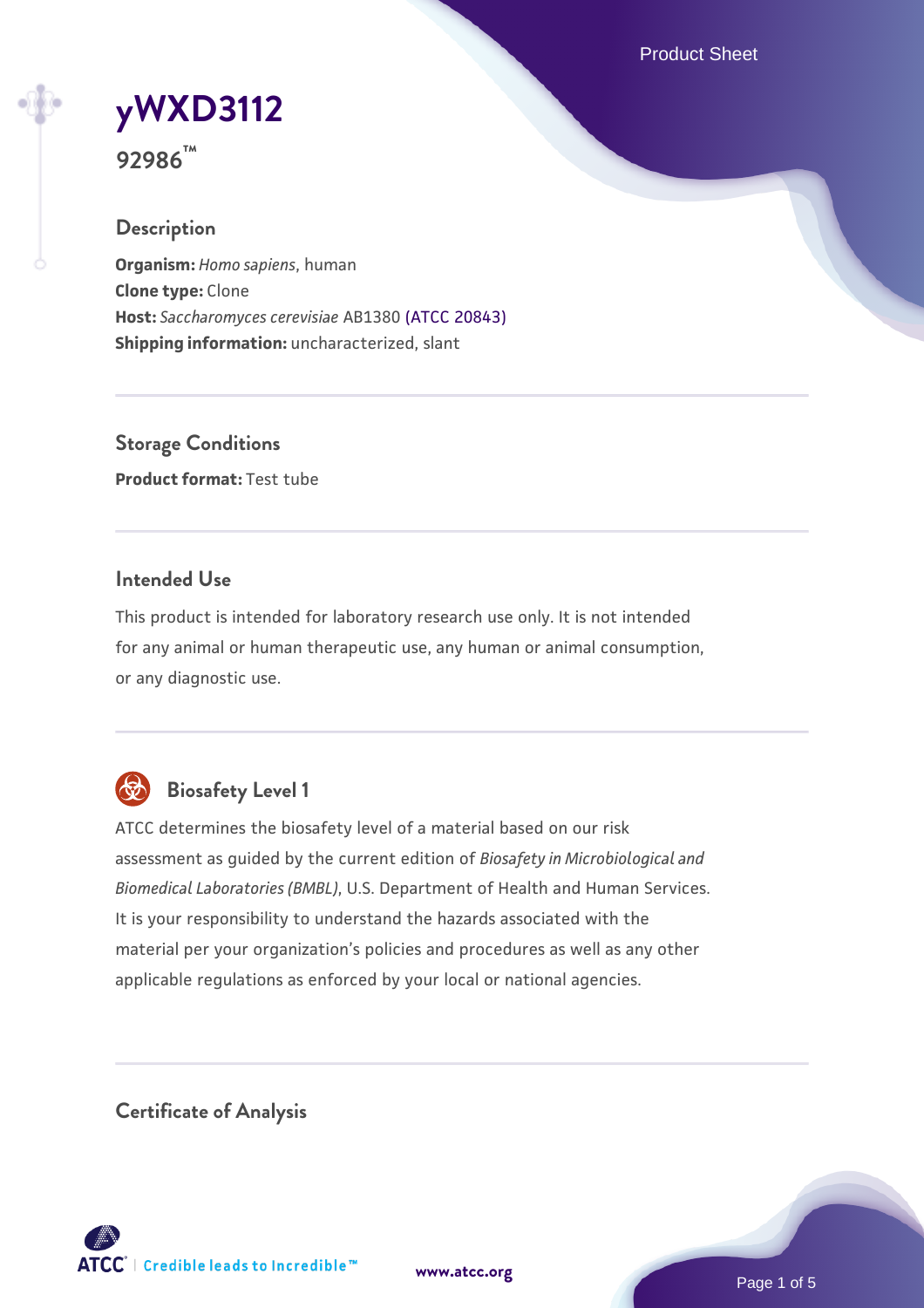## **[yWXD3112](https://www.atcc.org/products/92986)** Product Sheet **92986**

For batch-specific test results, refer to the applicable certificate of analysis that can be found at www.atcc.org.

# **Insert Information**

**Type of DNA:** genomic **Genome:** Homo sapiens **Chromosome:** X X pter-q27.3 **Gene name:** DNA Segment, single copy **Gene product:** DNA Segment, single copy [DXS2622] **Gene symbol:** DXS2622 **Contains complete coding sequence:** Unknown **Insert end:** EcoRI

# **Vector Information**

**Construct size (kb):** 175.0 **Intact vector size:** 11.454 **Vector name:** pYAC4 **Type of vector:** YAC **Host range:** *Saccharomyces cerevisiae*; *Escherichia coli* **Vector information:** other: telomere, 3548-4235 other: telomere, 6012-6699 Cross references: DNA Seq. Acc.: U01086 **Cloning sites:** EcoRI **Markers:** SUP4; HIS3; ampR; URA3; TRP1 **Replicon:** pMB1, 7186-7186; ARS1, 9632-10376

# **Growth Conditions**

**Medium:** 



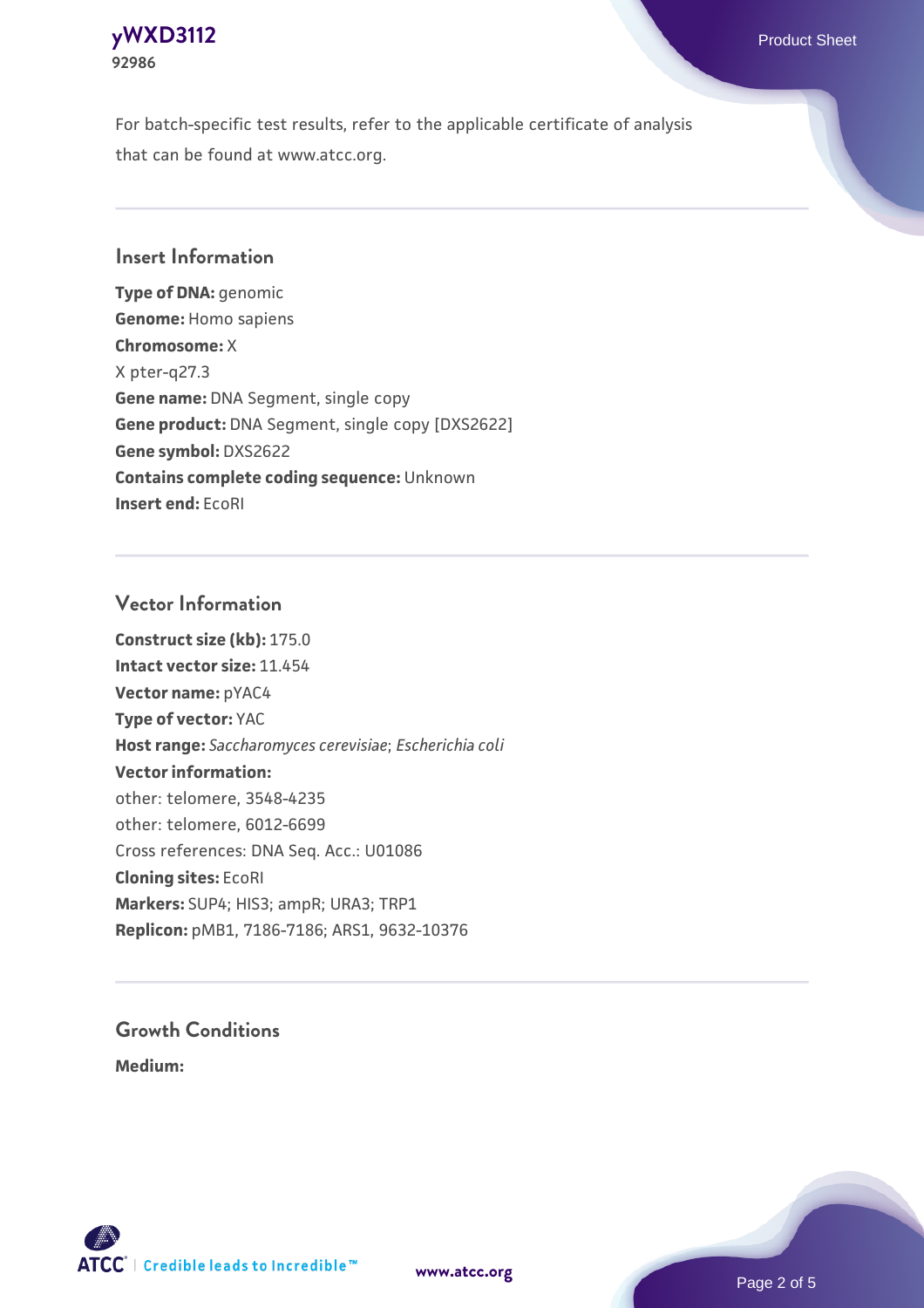#### **[yWXD3112](https://www.atcc.org/products/92986)** Product Sheet **92986**

[ATCC Medium 1245: YEPD](https://www.atcc.org/-/media/product-assets/documents/microbial-media-formulations/1/2/4/5/atcc-medium-1245.pdf?rev=705ca55d1b6f490a808a965d5c072196) **Temperature:** 30°C

#### **Notes**

More information may be available from ATCC (http://www.atcc.org or 703- 365-2620).

# **Material Citation**

If use of this material results in a scientific publication, please cite the material in the following manner: yWXD3112 (ATCC 92986)

# **References**

References and other information relating to this material are available at www.atcc.org.

# **Warranty**

The product is provided 'AS IS' and the viability of ATCC® products is warranted for 30 days from the date of shipment, provided that the customer has stored and handled the product according to the information included on the product information sheet, website, and Certificate of Analysis. For living cultures, ATCC lists the media formulation and reagents that have been found to be effective for the product. While other unspecified media and reagents may also produce satisfactory results, a change in the ATCC and/or depositor-recommended protocols may affect the recovery, growth, and/or function of the product. If an alternative medium formulation or reagent is used, the ATCC warranty for viability is no longer

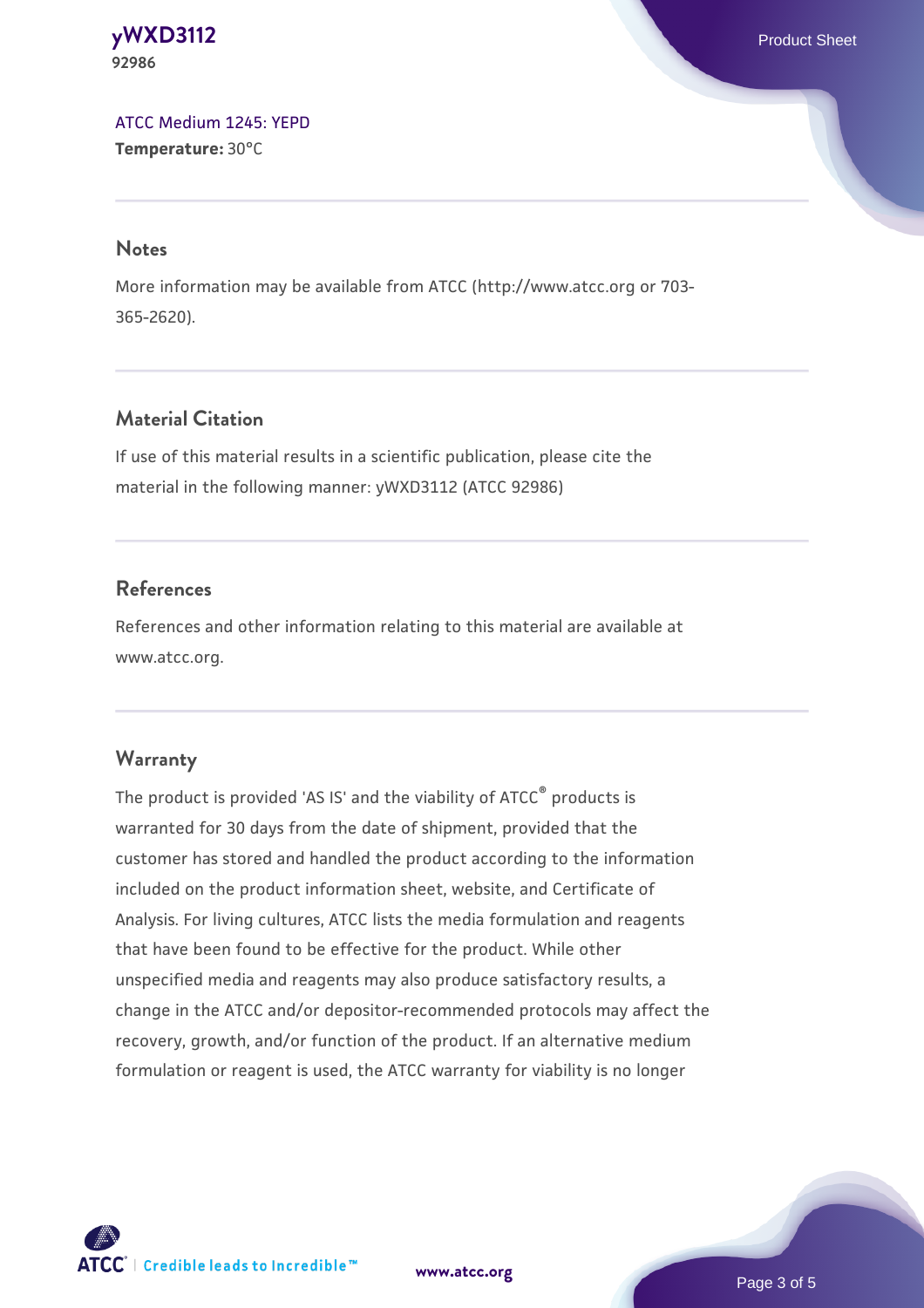**[yWXD3112](https://www.atcc.org/products/92986)** Product Sheet **92986**

valid. Except as expressly set forth herein, no other warranties of any kind are provided, express or implied, including, but not limited to, any implied warranties of merchantability, fitness for a particular purpose, manufacture according to cGMP standards, typicality, safety, accuracy, and/or noninfringement.

#### **Disclaimers**

This product is intended for laboratory research use only. It is not intended for any animal or human therapeutic use, any human or animal consumption, or any diagnostic use. Any proposed commercial use is prohibited without a license from ATCC.

While ATCC uses reasonable efforts to include accurate and up-to-date information on this product sheet, ATCC makes no warranties or representations as to its accuracy. Citations from scientific literature and patents are provided for informational purposes only. ATCC does not warrant that such information has been confirmed to be accurate or complete and the customer bears the sole responsibility of confirming the accuracy and completeness of any such information.

This product is sent on the condition that the customer is responsible for and assumes all risk and responsibility in connection with the receipt, handling, storage, disposal, and use of the ATCC product including without limitation taking all appropriate safety and handling precautions to minimize health or environmental risk. As a condition of receiving the material, the customer agrees that any activity undertaken with the ATCC product and any progeny or modifications will be conducted in compliance with all applicable laws, regulations, and guidelines. This product is provided 'AS IS' with no representations or warranties whatsoever except as expressly set forth herein and in no event shall ATCC, its parents, subsidiaries, directors, officers, agents, employees, assigns, successors, and affiliates be liable for indirect, special, incidental, or consequential damages of any kind in connection with or arising out of the customer's use of the product. While reasonable effort is made to ensure authenticity and reliability of materials on deposit, ATCC is not liable for damages arising from the misidentification or



**[www.atcc.org](http://www.atcc.org)**

Page 4 of 5